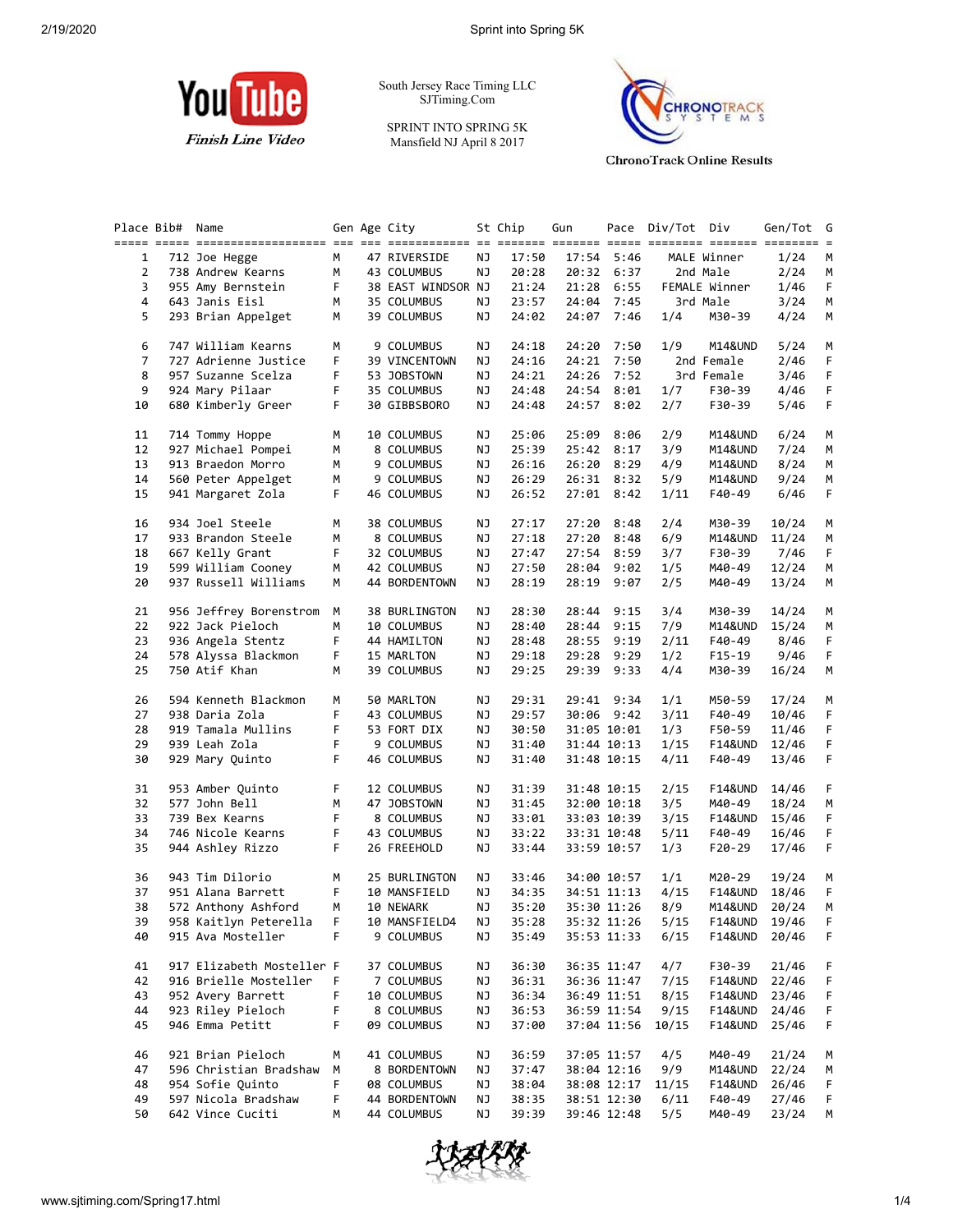2/19/2020 Sprint into Spring 5K

| Place Bib# | Name                             |    | Gen Age City           |         | St Chip                 | Gun | Pace        | Div/Tot | Div                | Gen/Tot G |   |
|------------|----------------------------------|----|------------------------|---------|-------------------------|-----|-------------|---------|--------------------|-----------|---|
|            | ===== ===== ==================== |    | and and dependences    | $=$ $=$ | $=$ $=$ $=$ $=$ $=$ $=$ |     |             |         | =======            |           |   |
| 51         | 631 Isabella Cuciti              | F. | 10 COLUMBUS            | NJ.     | 39:43                   |     | 39:46 12:48 | 12/15   | <b>F14&amp;UND</b> | 28/46     | F |
| 52         | 909 Amanda Lutz                  | F  | 25 ROEBLING            | NJ      | 41:27                   |     | 41:32 13:22 | 2/3     | $F20-29$           | 29/46     | F |
| 53         | 759 Hillary Lovenduski           | F. | 24 CHESTERFIELD NJ     |         | 41:27                   |     | 41:32 13:22 | 3/3     | $F20-29$           | 30/46     | F |
| 54         | 595 Rhonda Boothe                | F  | 43 STEWARTSVILL NJ     |         | 45:09                   |     | 45:21 14:36 | 7/11    | F40-49             | 31/46     | F |
| 55         | 823 Kelly Lozito                 | F  | 37 BORDENTOWN          | NJ.     | 45:34                   |     | 45:47 14:44 | 5/7     | F30-39             | 32/46     | F |
| 56         | 713 Gina Heil                    | F. | 37 COLUMBUS            | ΝJ      | 45:49                   |     | 46:04 14:50 | 6/7     | F30-39             | 33/46     | F |
| 57         | 565 Monica Ashford               | F  | <b>46 STEWARTSVILL</b> | NJ      | 46:38                   |     | 46:49 15:05 | 8/11    | F40-49             | 34/46     | F |
| 58         | 928 Arthur Pompei Sr             | M  | 74 COLUMBUS            | NJ.     | 47:02                   |     | 47:14 15:12 | 1/1     | M70+               | 24/24     | M |
| 59         | 920 Kimberly Newell-Wyn F        |    | 49 COLUMBUS            | NJ.     | 47:01                   |     | 47:15 15:13 | 9/11    | F40-49             | 35/46     | F |
| 60         | 666 Regina Gilyard               | F  | 32 ORANGE              | ΝJ      | 47:20                   |     | 47:31 15:18 | 7/7     | F30-39             | 36/46     | F |
| 61         | 663 Anaiyah Gilyard              | F. | 16 STEWARTSVILL NJ     |         | 47:44                   |     | 47:56 15:26 | 2/2     | $F15-19$           | 37/46     | F |
| 62         | 912 Barbara Mitchell             | F. | 74 COLUMBUS            | ΝJ      | 48:07                   |     | 48:21 15:34 | 1/1     | $F70+$             | 38/46     | F |
| 63         | 925 Jessica Pompei               | F  | 10 COLUMBUS            | NJ.     | 49:22                   |     | 49:30 15:56 | 13/15   | <b>F14&amp;UND</b> | 39/46     | F |
| 64         | 932 Chloe Sheffield              | F  | 10 COLUMBUS            | NJ      | 49:29                   |     | 49:36 15:58 | 14/15   | <b>F14&amp;UND</b> | 40/46     | F |
| 65         | 634 Kim Cuciti                   | F  | 40 COLUMBUS            | NJ.     | 50:55                   |     | 51:06 16:27 | 10/11   | F40-49             | 41/46     | F |
| 66         | 626 Eva Cuciti                   | F. | 8 COLUMBUS             | ΝJ      | 51:03                   |     | 51:07 16:27 | 15/15   | <b>F14&amp;UND</b> | 42/46     | F |
| 67         | 949 Janet Barrett                | F  | 56 BORDENTOWN          | ΝJ      | 50:55                   |     | 51:19 16:31 | 2/3     | F50-59             | 43/46     | F |
| 68         | 926 Patricia Pompei              | F  | 69 COLUMBUS            | ΝJ      | 51:13                   |     | 51:26 16:34 | 1/1     | F60-69             | 44/46     | F |
| 69         | 608 Lynn Crotty                  | F  | 43 COLUMBUS            | NJ.     | 51:13                   |     | 51:27 16:34 | 11/11   | F40-49             | 45/46     | F |
| 70         | 615 Madeleine Cuciti             | F  | 58 COLUMBUS            | NJ      | 51:24                   |     | 51:32 16:36 | 3/3     | F50-59             | 46/46     | F |



Award Listings

OVERALL WINNERS - 5K

## TOP MALE FINISHERS

|   | Place O'All Bib# | Name               | Ag City            |     | St Chip | Gun   |
|---|------------------|--------------------|--------------------|-----|---------|-------|
|   |                  |                    |                    |     |         |       |
|   |                  | 712 Joe Hegge      | 47 RIVERSIDE       | ΝJ  | 17:50   | 17:54 |
|   | $\mathcal{P}$    | 738 Andrew Kearns  | 43 COLUMBUS        | ΝJ  | 20:28   | 20:32 |
|   | 3<br>4           | 643 Janis Eisl     | 35 COLUMBUS        | ΝJ  | 23:57   | 24:04 |
|   | 4<br>5.          | 293 Brian Appelget | 39 COLUMBUS        | ΝJ  | 24:02   | 24:07 |
|   | 5.<br>6          | 747 William Kearns | 9 COLUMBUS         | ΝJ  | 24:18   | 24:20 |
|   | 6<br>11          | 714 Tommy Hoppe    | <b>10 COLUMBUS</b> | NJ. | 25:06   | 25:09 |
|   | 7<br>12          | 927 Michael Pompei | 8 COLUMBUS         | ΝJ  | 25:39   | 25:42 |
| 8 | 13               | 913 Braedon Morro  | 9 COLUMBUS         | ΝJ  | 26:16   | 26:20 |
| 9 | 14               | 560 Peter Appelget | 9 COLUMBUS         | ΝJ  | 26:29   | 26:31 |

## TOP FEMALE FINISHERS

|    | Place O'All Bib# | Name                 | Ag City            |     | St Chip | Gun   |
|----|------------------|----------------------|--------------------|-----|---------|-------|
|    |                  |                      |                    |     |         |       |
| 1  |                  | 955 Amy Bernstein    | 38 EAST WINDSOR NJ |     | 21:24   | 21:28 |
| 2  |                  | 727 Adrienne Justice | 39 VINCENTOWN      | ΝJ  | 24:16   | 24:21 |
| 3  | 8                | 957 Suzanne Scelza   | 53 JOBSTOWN        | ΝJ  | 24:21   | 24:26 |
| 4  | 9                | 924 Mary Pilaar      | 35 COLUMBUS        | NJ. | 24:48   | 24:54 |
| 5. | 10               | 680 Kimberly Greer   | 30 GIBBSBORO       | NJ. | 24:48   | 24:57 |
| 6  | 15               | 941 Margaret Zola    | 46 COLUMBUS        | ΝJ  | 26:52   | 27:01 |
| 7  | 18               | 667 Kelly Grant      | 32 COLUMBUS        | ΝJ  | 27:47   | 27:54 |
| 8  | 23               | 936 Angela Stentz    | 44 HAMILTON        | ΝJ  | 28:48   | 28:55 |
| 9  | 24               | 578 Alyssa Blackmon  | 15 MARLTON         | ΝJ  | 29:18   | 29:28 |



AGE-GROUP RESULTS

MALE AGE GROUP: 1 - 12 (1 WINNER)

## Place O'All Bib# Name Age City St Guntime Chiptime

===== ===== ===== =================== === ============ == ======= =======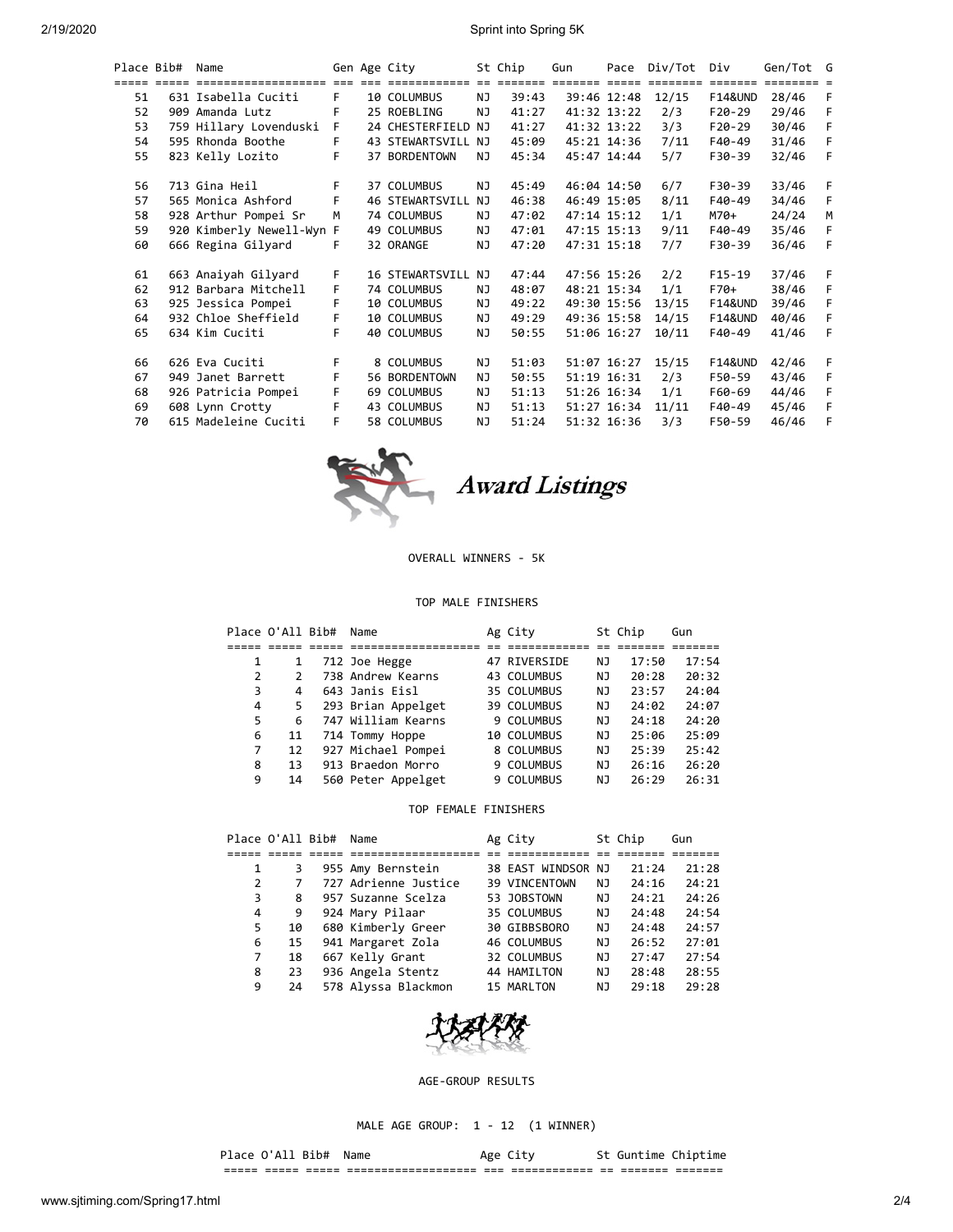2/19/2020 Sprint into Spring 5K

|   | 1 7 747 William Kearns | 9 COLUMBUS  |    | NJ 24:20       | 24:18 |
|---|------------------------|-------------|----|----------------|-------|
|   | 11 714 Tommy Hoppe     | 10 COLUMBUS |    | NJ 25:09       | 25:06 |
| 3 | 12 927 Michael Pompei  | 8 COLUMBUS  | NJ | 25:42          | 25:39 |
| 4 | 13 913 Braedon Morro   | 9 COLUMBUS  |    | NJ 26:20       | 26:16 |
| 5 | 14 560 Peter Appelget  | 9 COLUMBUS  |    | NJ 26:31 26:29 |       |

FEMALE AGE GROUP: 1 - 12 (1 WINNER)

|               | Place O'All Bib# Name |                       | Age City      |     | St Guntime Chiptime |       |
|---------------|-----------------------|-----------------------|---------------|-----|---------------------|-------|
|               |                       |                       |               |     |                     |       |
|               | -29<br>$\mathbf{1}$   | 953 Amber Ouinto      | 12 COLUMBUS   | NJ. | 31:48               | 31:39 |
| $\mathcal{P}$ | 30                    | 939 Leah Zola         | 9 COLUMBUS    | NJ. | 31:44               | 31:40 |
| 3             | 33.                   | 739 Bex Kearns        | 8 COLUMBUS    | NJ. | 33:03               | 33:01 |
| 4             | 37                    | 951 Alana Barrett     | 10 MANSFIELD  | NJ. | 34:51               | 34:35 |
| 5.            | 39                    | 958 Kaitlyn Peterella | 10 MANSFIELD4 | NJ. | 35:32               | 35:28 |

FEMALE AGE GROUP: 13 - 19 (1 WINNER)

| Place O'All Bib# Name |                          | Age City                       |                | St Guntime Chiptime |
|-----------------------|--------------------------|--------------------------------|----------------|---------------------|
|                       |                          |                                |                |                     |
|                       | 1 24 578 Alyssa Blackmon | 15 MARLTON                     | NJ 29:28 29:18 |                     |
|                       | 61 663 Anaiyah Gilyard   | 16 STEWARTSVILL NJ 47:56 47:44 |                |                     |

MALE AGE GROUP: 20 - 29 (1 WINNER)

|  | Place O'All Bib# | Name               | Age City      |     |       | St Guntime Chiptime |  |
|--|------------------|--------------------|---------------|-----|-------|---------------------|--|
|  |                  |                    |               |     |       |                     |  |
|  |                  | 36 943 Tim Dilorio | 25 BURLINGTON | NJ. | 34:00 | 33:46               |  |

FEMALE AGE GROUP: 20 - 29 (1 WINNER)

| Place O'All Bib# Name |  |                           | Age City                       |  | St Guntime Chiptime |
|-----------------------|--|---------------------------|--------------------------------|--|---------------------|
|                       |  |                           |                                |  |                     |
|                       |  | 1 35 944 Ashley Rizzo     | 26 FREEHOLD NJ 33:59 33:44     |  |                     |
|                       |  | 52 759 Hillary Lovenduski | 24 CHESTERFIELD NJ 41:32 41:27 |  |                     |
|                       |  | 3 53 909 Amanda Lutz      | 25 ROEBLING NJ 41:32 41:27     |  |                     |

MALE AGE GROUP: 30 - 39 (1 WINNER)

| Place O'All Bib# Name |               |  |                           | Age City |                      |     | St Guntime Chiptime |       |
|-----------------------|---------------|--|---------------------------|----------|----------------------|-----|---------------------|-------|
|                       |               |  |                           |          |                      |     |                     |       |
|                       |               |  | 5 293 Brian Appelget      |          | 39 COLUMBUS          | N T | 24:07               | 24:02 |
|                       | $\mathcal{P}$ |  | 16 934 Joel Steele        |          | 38 COLUMBUS          | N J | 27:20               | 27:17 |
|                       | 3             |  | 21 956 Jeffrey Borenstrom |          | <b>38 BURLINGTON</b> | NJ. | 28:44               | 28:30 |
|                       | 4             |  | 25 750 Atif Khan          |          | 39 COLUMBUS          |     | NJ 29:39            | 79:25 |

FEMALE AGE GROUP: 30 - 39 (1 WINNER)

|   |    | Place O'All Bib# Name |                         | Age City      |     | St Guntime Chiptime |       |
|---|----|-----------------------|-------------------------|---------------|-----|---------------------|-------|
|   |    |                       |                         |               |     |                     |       |
|   | 9  |                       | 680 Kimberly Greer      | 30 GIBBSBORO  | NJ. | 24:57               | 24:48 |
| 2 | 10 |                       | 924 Mary Pilaar         | 35 COLUMBUS   | NJ. | 24:54               | 24:48 |
| 3 | 18 |                       | 667 Kelly Grant         | 32 COLUMBUS   | NJ. | 27:54               | 27:47 |
| 4 | 41 |                       | 917 Elizabeth Mosteller | 37 COLUMBUS   | NJ. | 36:35               | 36:30 |
| 5 | 55 |                       | 823 Kelly Lozito        | 37 BORDENTOWN | NJ. | 45:47               | 45:34 |

MALE AGE GROUP: 40 - 49 (1 WINNER)

| Place O'All Bib# Name |     |                      | Age City      |     | St Guntime Chiptime |       |
|-----------------------|-----|----------------------|---------------|-----|---------------------|-------|
|                       |     |                      |               |     |                     |       |
|                       | 19  | 599 William Cooney   | 42 COLUMBUS   | NJ. | 28:04               | 27:50 |
| $\mathcal{L}$         | 2Q  | 937 Russell Williams | 44 BORDENTOWN | NJ. | 28:19               | 28:19 |
| 3                     | 32. | 577 John Bell        | 47 JOBSTOWN   | ΝJ  | 32:00               | 31:45 |
| 4                     | 45  | 921 Brian Pieloch    | 41 COLUMBUS   | ΝJ  | 37:05               | 36:59 |
| 5                     | 50  | 642 Vince Cuciti     | 44 COLUMBUS   | NJ. | 39:46               | 39:39 |

FEMALE AGE GROUP: 40 - 49 (1 WINNER)

|   |    | Place O'All Bib# Name |                        | Age City    |     | St Guntime Chiptime |       |
|---|----|-----------------------|------------------------|-------------|-----|---------------------|-------|
|   |    |                       |                        |             |     |                     |       |
|   |    |                       | 1 15 941 Margaret Zola | 46 COLUMBUS | NJ. | 27:01               | 26:52 |
|   | 23 |                       | 936 Angela Stentz      | 44 HAMILTON | NJ. | 28:55               | 28:48 |
| 3 | 27 |                       | 938 Daria Zola         | 43 COLUMBUS | ΝJ  | 30:06               | 29:57 |
| 4 | 31 |                       | 929 Mary Quinto        | 46 COLUMBUS | NJ. | 31:48               | 31:40 |
| 5 | 34 |                       | 746 Nicole Kearns      | 43 COLUMBUS | NJ. | 33:31               | 33:22 |